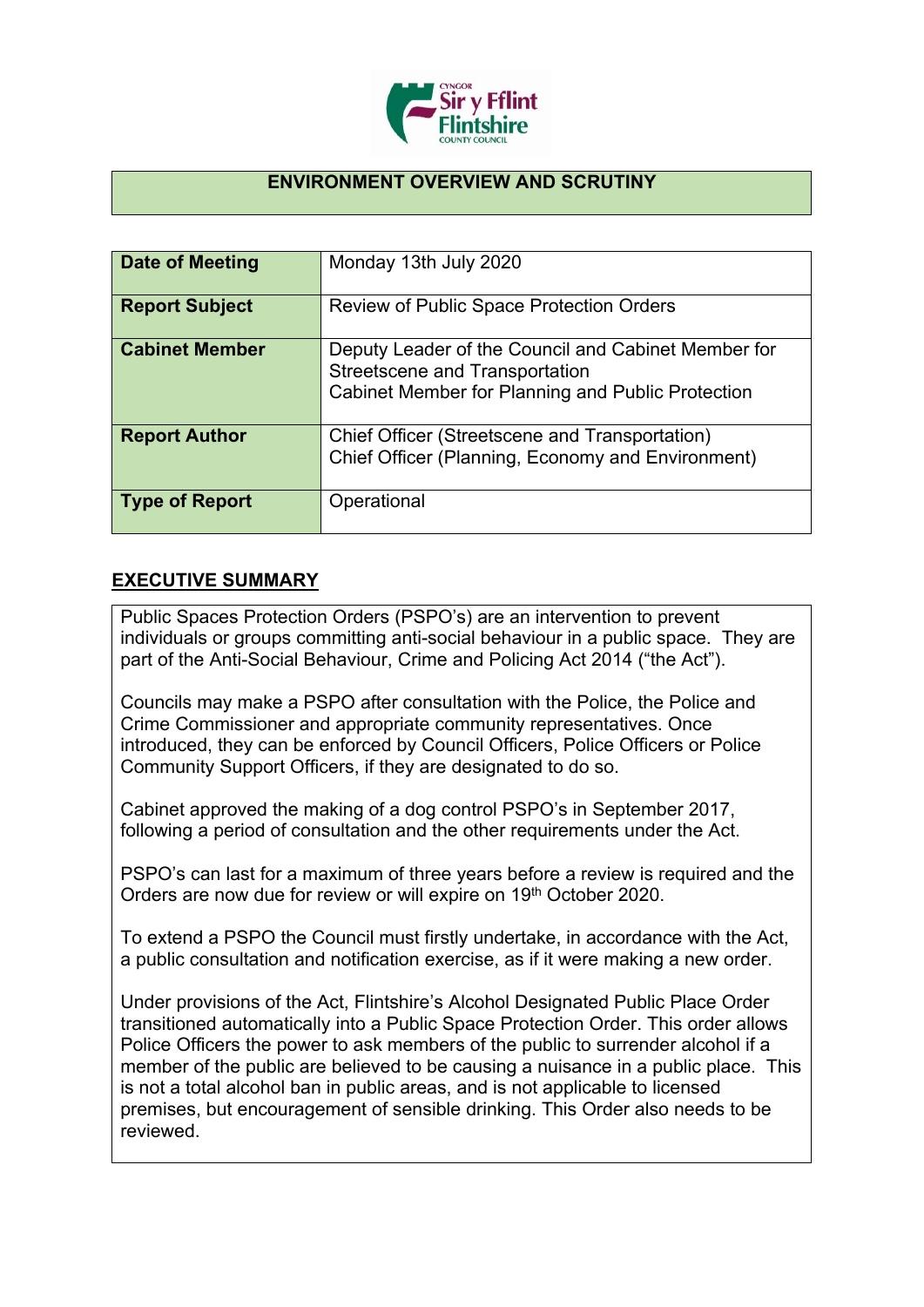|   | <b>RECOMMENDATIONS</b>                                                                                                                                                                                                       |
|---|------------------------------------------------------------------------------------------------------------------------------------------------------------------------------------------------------------------------------|
|   | That Scrutiny notes the need to consult with the required statutory<br>consultees and members of the public with the purpose of gaining views to<br>extend the two current PSPO's in Flintshire for a period of three years. |
| 2 | That Scrutiny recommends Cabinet approves the consultation methods<br>proposed in the report to gain views on extending the two current PSPO's<br>in Flintshire for a period of three years.                                 |

## **REPORT DETAILS**

| 1.00 | <b>EXPLAINING THE BACKGROUND TO THE PROPOSALS</b>                                                                                                                                                                                                                                                                                                                                                                                                                                                                                                                                                                                                                                                                                                                                                                                                                                                                                                                                                             |
|------|---------------------------------------------------------------------------------------------------------------------------------------------------------------------------------------------------------------------------------------------------------------------------------------------------------------------------------------------------------------------------------------------------------------------------------------------------------------------------------------------------------------------------------------------------------------------------------------------------------------------------------------------------------------------------------------------------------------------------------------------------------------------------------------------------------------------------------------------------------------------------------------------------------------------------------------------------------------------------------------------------------------|
| 1.01 | PSPO's are designed to stop individuals or groups committing anti-social<br>behaviour in a public place. PSPO's may not be made for a period of<br>more than three years, but can be extended or varied if legal requirements<br>are met.                                                                                                                                                                                                                                                                                                                                                                                                                                                                                                                                                                                                                                                                                                                                                                     |
|      | On 12th September 2017, Cabinet approved the making of a Dog Control<br>Public Space Protection Order (PSPO) following a period of consultation<br>and other requirements under the Act. The PSPO required dog owners to:                                                                                                                                                                                                                                                                                                                                                                                                                                                                                                                                                                                                                                                                                                                                                                                     |
|      | Remove their dogs' waste from all public places within Flintshire,<br>$\mathbf 1$ .<br>2.<br>Have a means on their person to pick up dog waste,<br>3.<br>Place their dog on a lead when asked by an authorised officer if the<br>dog was causing a nuisance.                                                                                                                                                                                                                                                                                                                                                                                                                                                                                                                                                                                                                                                                                                                                                  |
|      | Prohibit dogs from entering the playing areas of public marked<br>4.<br>sports pitches, formal recreation areas including but not exclusively<br>bowling greens and tennis courts, fenced equipped children's play<br>areas and all areas within school grounds,<br>5.<br>Keep their dog on a lead in cemeteries.                                                                                                                                                                                                                                                                                                                                                                                                                                                                                                                                                                                                                                                                                             |
| 1.02 | Since the implementation of the dog control PSPO over 1,100 dog walkers<br>have been approached and provided with information and advice on the<br>prohibitions of the Order. A total of 3 Fixed Penalty Notices (FPN's) have<br>been issued for dog fouling and 45 for dogs entering the boundaries of<br>marked sports pitches. Whilst enforcement activity is timed to busy periods<br>of dog walking and when intelligence is received about a regular offender,<br>it is difficult to actually witness dog owners not clearing up after their dogs.<br>The Council has adopted a high profile approach in order to act as a<br>deterrent and enforcement officers enter into dialogue with dog walkers<br>during their patrols to ensure that they are aware of the PSPO's. It should<br>be noted that a high number of FPN's is not the only measure by which the<br>success of PSPO's should be measured and overall cleanliness and public<br>awareness of the FPN process should also be considered. |
| 1.03 | Flintshire's Designated Public Place Order automatically transitioned to a<br>PSPO under the Act in October 2017. The order allows designated<br>officers, in this case Police Officers, the power to ask members of the<br>public to surrender their alcohol if they are deemed to be a nuisance in                                                                                                                                                                                                                                                                                                                                                                                                                                                                                                                                                                                                                                                                                                          |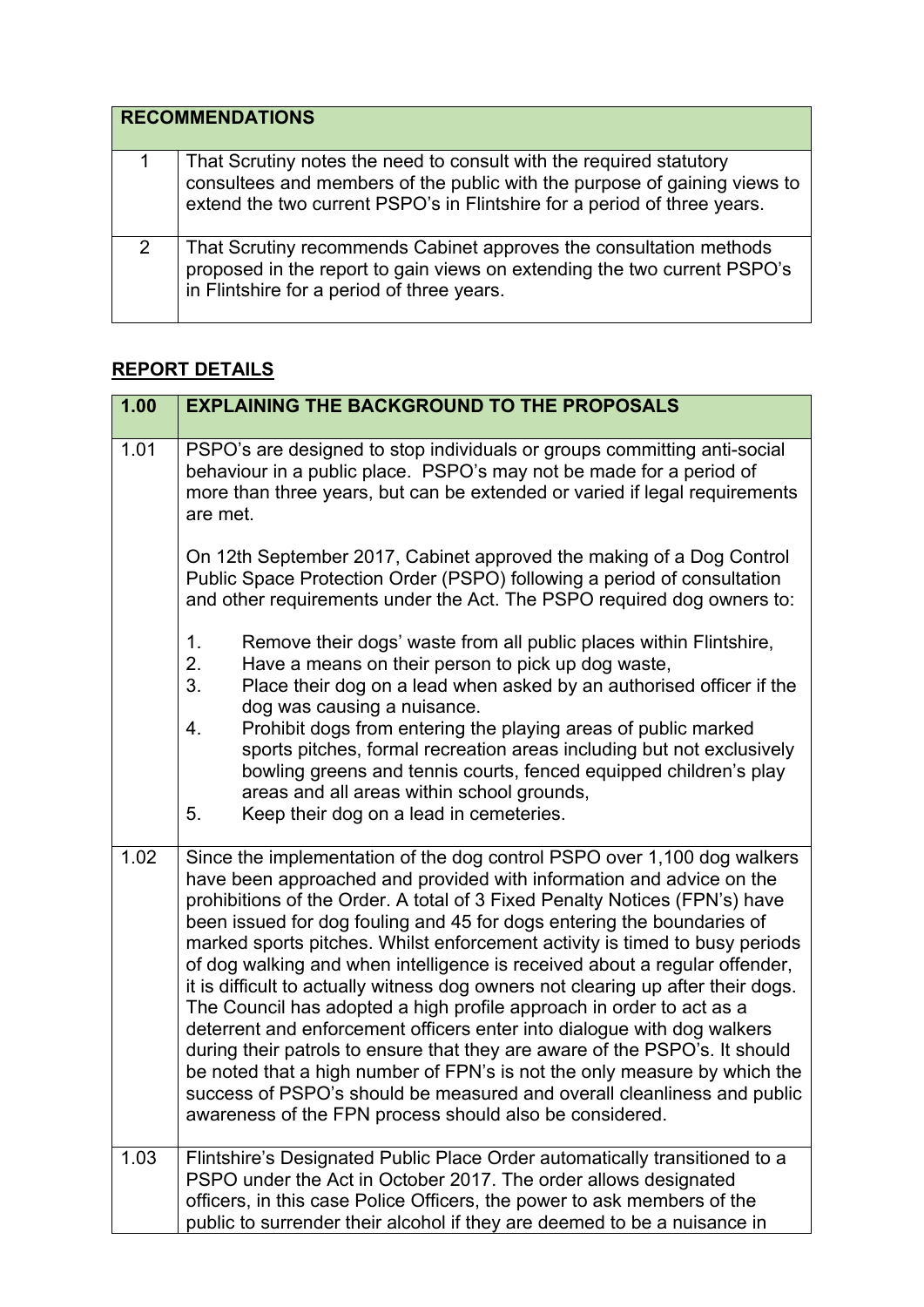|      | public areas. Licensed premises are not included under these restrictions.<br>Drinking alcohol in a public place is not a breach of the Order, but refusing<br>the officers request to cease drinking, or surrender their alcohol when<br>asked.                                                                                                                               |
|------|--------------------------------------------------------------------------------------------------------------------------------------------------------------------------------------------------------------------------------------------------------------------------------------------------------------------------------------------------------------------------------|
| 1.04 | Initial discussion has taken place with Flintshire's North Wales Police Chief<br>Inspector who is supportive of the Alcohol Control PSPO being consulted<br>on with the same requirements.                                                                                                                                                                                     |
| 1.05 | PSPO's can be introduced in a specific public area where the local<br>authority is satisfied on reasonable grounds that certain conditions have<br>been met. These would include the nature of the anti-social behaviour<br>requiring that:                                                                                                                                    |
|      | • Activities that have taken place have had a detrimental effect on the<br>quality of life of those in the locality, or it is likely that activities will<br>take place and that they will have a detrimental effect<br>The effect or likely effect of these activities:<br>Is, or is likely to be, persistent or continuing in nature<br>Is, or is likely to be, unreasonable |
|      | Justifies the restrictions being imposed                                                                                                                                                                                                                                                                                                                                       |
|      | Any local authority that made a PSPO, may extend the period for which it<br>has effect if it is satisfied, on reasonable grounds that doing so is<br>necessary to prevent an occurrence or recurrence of the activities<br>identified in the order, or an increase in the frequency or seriousness of<br>those activities, after that time.                                    |
| 1.06 | PSPO's are not permitted to have an effect for a period of more than 3<br>years, unless extended under Chapter 2 Section 60 of the Act.                                                                                                                                                                                                                                        |
|      | Before the time when a PSPO is due to expire, the local authority that<br>made the PSPO may extend the period for which it has effect if satisfied<br>on reasonable grounds that doing so is necessary to prevent-                                                                                                                                                             |
|      | occurrence or recurrence after that time of the activities identified in<br>(a)<br>the order, or<br>an increase in the frequency or seriousness of those activities after<br>(b)<br>that time.                                                                                                                                                                                 |
|      | An extension under this section may not be for a period of more than 3<br>years, but a PSPO may be extended under this section more than once.                                                                                                                                                                                                                                 |
| 1.07 | A constable or authorised person of the Council may issue a Fixed Penalty<br>Notice of £75 to anyone he or she believes to be guilty of an offence under<br>PSPO restrictions, which would be required to be paid within 14 days.<br>Failure to do so may lead to a fine on summary conviction not exceeding<br>level 3 (currently £1000) on the standard scale.               |
| 1.08 | Consultation is proposed to take place through two online surveys, one for<br>each PSPO, asking for residents and statutory consultees' views on the<br>PSPO's to be extended and whether the requirements of the orders are<br>proportionate, on the FCC website for a period of 5 weeks through August                                                                       |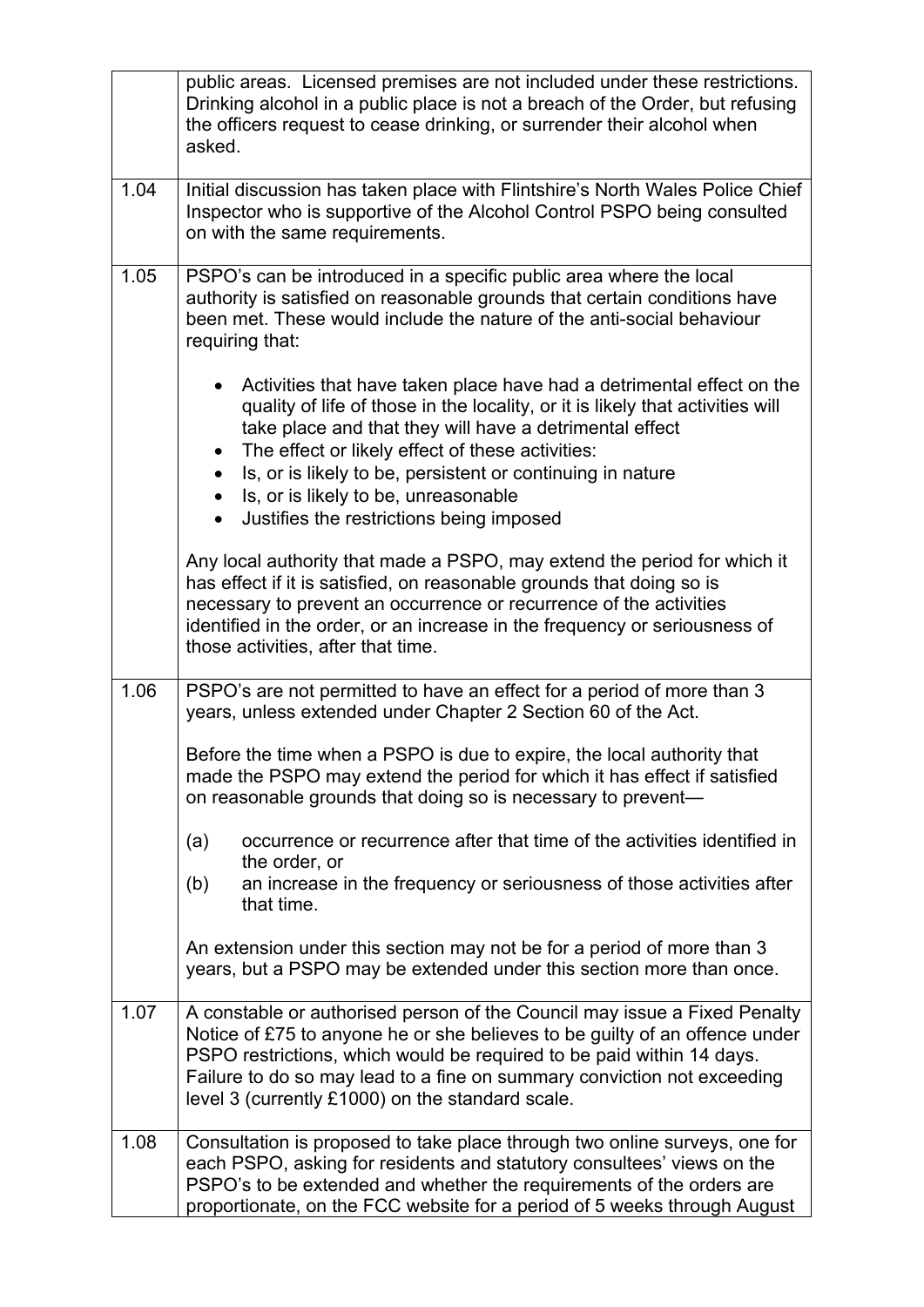|      | 2020 and the first week in September 2020. The consultation responses<br>will be considered by the Council before a decision is made on final<br>PSPO's.                                                                                                                                                                                                                                                                                                                                                                          |
|------|-----------------------------------------------------------------------------------------------------------------------------------------------------------------------------------------------------------------------------------------------------------------------------------------------------------------------------------------------------------------------------------------------------------------------------------------------------------------------------------------------------------------------------------|
| 1.09 | The requirements for the Dog Control PSPO are for dog owners to:                                                                                                                                                                                                                                                                                                                                                                                                                                                                  |
|      | 1.<br>Remove their dogs' waste from all public places within Flintshire,<br>2.<br>Have a means on their person to pick up dog waste,<br>3.<br>Place their dog on a lead when asked by an authorised officer.<br>4.<br>Prohibit dogs from entering the playing areas of public marked<br>sports pitches, formal recreation areas including but not exclusively<br>bowling greens and tennis courts, fenced equipped children's play<br>areas and all areas within school grounds,<br>5.<br>Keep their dog on a lead in cemeteries. |
|      | An interactive map will be made available online with colour coding of each<br>land category showing which restriction is in force at which location,<br>including relevant land adopted by the local authority since the Order was<br>made in 2017, along with a document explaining Frequently Asked<br>Questions.                                                                                                                                                                                                              |
|      | With regard to the Dog Control PSPO consultation it is proposed to write to<br>the following outlining the proposal to extend the PSPO and where they<br>are able to take part:-                                                                                                                                                                                                                                                                                                                                                  |
|      | <b>Elected members</b><br>$\bullet$<br>School head teachers,<br>$\bullet$<br>Town and Community councils,<br>$\bullet$<br>Bowling club secretaries,<br>$\bullet$<br>Lease holders of affected land, i.e sports clubs.<br>$\bullet$<br>Charities and Organisations such as the RSPCA and Kennel club,<br>North Wales Police and the Police and Crime Commissioner.<br>Any other appropriate community representatives.                                                                                                             |
| 1.10 | The Alcohol Control PSPO will require the following to be written to<br>directing them to take part in the consultation.                                                                                                                                                                                                                                                                                                                                                                                                          |
|      | <b>Elected Members</b><br>$\bullet$<br><b>North Wales Police</b><br>$\bullet$<br>The Police and Crime Commissioner<br>$\bullet$<br>Flintshire's Drug and Alcohol Teams and Substance Misuse Service<br>$\bullet$<br>The Area Planning Board<br>$\bullet$<br><b>Town And Community Councils</b><br>$\bullet$<br>Any other appropriate Community representative.                                                                                                                                                                    |
| 1.11 | A press release through local newspapers, regular updates via FCC social<br>media and highlighted on the FCC website will be made to inform the<br>public on the proposals and where/how to take part in the consultation.                                                                                                                                                                                                                                                                                                        |
| 1.12 | Following closure of the consultation period the results of the surveys will<br>be considered and analysed and a report will be submitted to the<br>Environment Overview and Scrutiny Committee for discussion and                                                                                                                                                                                                                                                                                                                |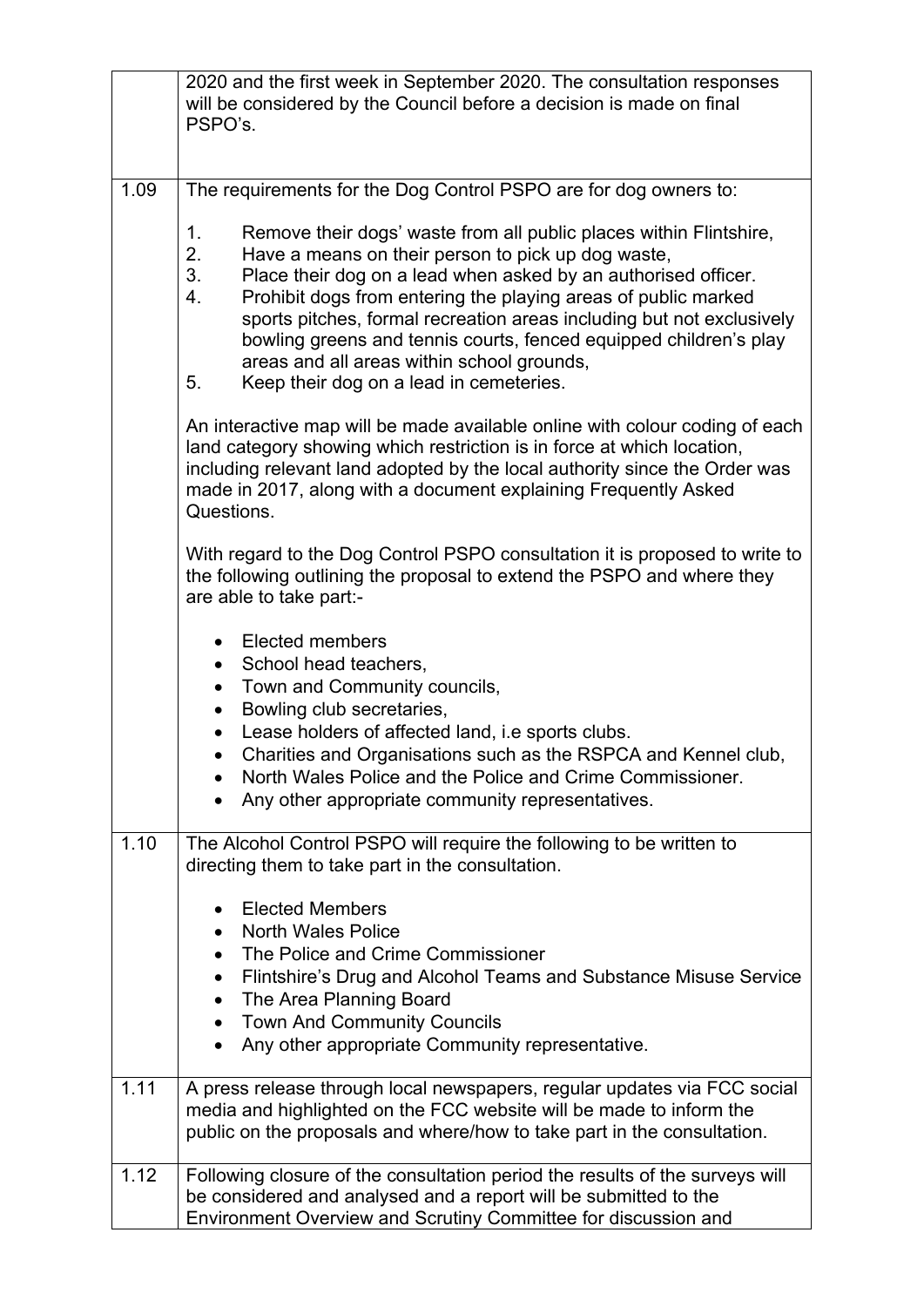| recommendations on the final PSPO's (subject to consultation outcomes) |
|------------------------------------------------------------------------|
| will be made to Cabinet.                                               |

| 2.00 | <b>RESOURCE IMPLICATIONS</b>                                                                                                                                                               |
|------|--------------------------------------------------------------------------------------------------------------------------------------------------------------------------------------------|
| 2.01 | Budget – There may be costs associated with any signage for the new<br>PSPO's in any areas where they may need to be displayed. These costs<br>will need to be funded from current budgets |
| 2.02 | Legal – Notice and publicity of the PSPO will need to be made prior to any<br>extension being made.                                                                                        |
| 2.03 | Staffing $-$<br>The Dog Control PSPO would be enforced by Streetscene Enforcement<br>staff.                                                                                                |
|      | An Alcohol Control PSPO would be enforced by designated officers of<br>North Wales Police.                                                                                                 |

| 3.00 | <b>IMPACT ASSESSMENT AND RISK MANAGEMENT</b>                                                                                                                                                                                                                                                                                                                                 |
|------|------------------------------------------------------------------------------------------------------------------------------------------------------------------------------------------------------------------------------------------------------------------------------------------------------------------------------------------------------------------------------|
| 3.01 | An Equality Impact and Welsh Language Assessment (EIA) was<br>completed for the current Dog Control PSPO and theOorder contains<br>exemptions for those with protected characteristics. This document shall<br>be reviewed for the proposed extension of the Dog Control PSPO and a<br>new EIA will be completed and included before recommendations for the<br>final order. |
|      | To enable a PSPO to be extended the legal requirements of the Anti<br>Social Behaviour, Crime and Disorder Act 2014 have to be met, which<br>includes required consultation. Not to meet the statutory requirements may<br>result in successful legal challenge.                                                                                                             |
|      | Documents are not, due to current the current COVID 19 pandemic, going<br>to be physically available for the public to view at FCC public buildings.<br>This is not a legal requirement under the Act, nor is it desired in the<br>relevant statutory guidance.                                                                                                              |
|      | Both Orders expire on 19 <sup>th</sup> October 2020. Not having any Order in place<br>following this date will mean any enforcement of the current prohibitions<br>will not be able to take place.                                                                                                                                                                           |

| 4.00 | <b>CONSULTATIONS REQUIRED/CARRIED OUT</b>                                                                                                                                |
|------|--------------------------------------------------------------------------------------------------------------------------------------------------------------------------|
| 4.01 | FCC must carry out the necessary consultation and the necessary<br>publicity, and the necessary notification before extending the period for<br>which a PSPO has effect. |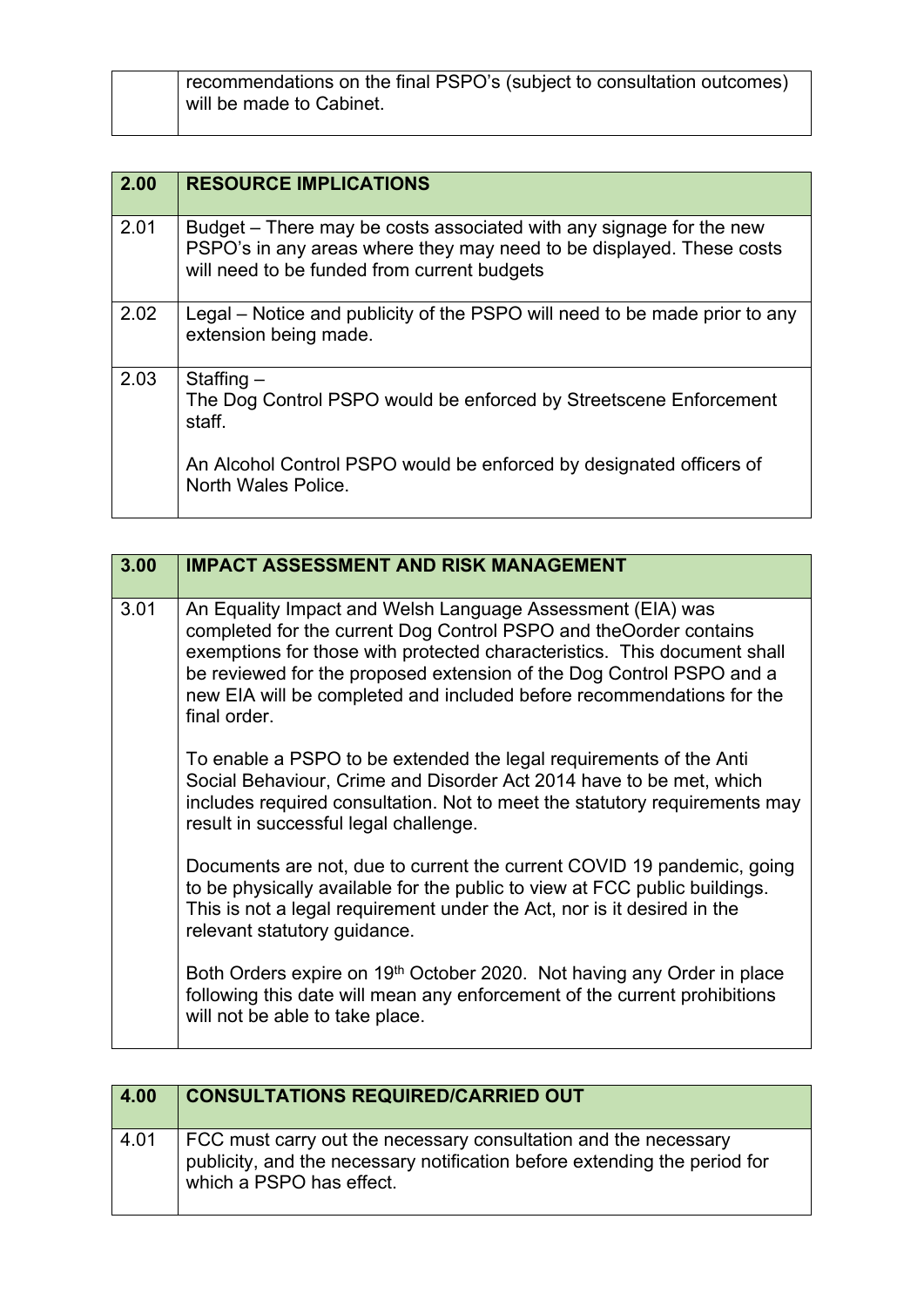|      | The necessary consultation means consulting with—<br>the chief officer of Police, and the local policing body, for the Police<br>(a)<br>area that includes the restricted area;<br>whatever community representatives the local authority thinks it<br>(b)<br>appropriate to consult; |
|------|---------------------------------------------------------------------------------------------------------------------------------------------------------------------------------------------------------------------------------------------------------------------------------------|
|      | the owner or occupier of land within the restricted area;<br>(c)                                                                                                                                                                                                                      |
|      | The necessary publicity means—<br>in the case of a proposed Order or variation, publishing the text of it;<br>(a)<br>in the case of a proposed extension or discharge, publicising the<br>(b)<br>proposal;                                                                            |
|      | The necessary notification means notifying the following authorities of the<br>proposed Order, extension, variation or discharge<br>the parish council or community council (if any) for the area that<br>(a)<br>includes the restricted area;                                        |
| 4.02 | Consultation has taken place with the Chief Officer of Streetscene and<br>staff                                                                                                                                                                                                       |
| 4.03 | Consultation has taken place with Flintshire's Chief Inspector of North<br><b>Wales Police</b>                                                                                                                                                                                        |

| 5.00 | <b>APPENDICES</b> |
|------|-------------------|
| 5.01 | None              |

| 6.00 | LIST OF ACCESSIBLE BACKGROUND DOCUMENTS |
|------|-----------------------------------------|
| 6.01 | <b>None</b>                             |

| 7.00 | <b>CONTACT OFFICER DETAILS</b>                                                                                                                                                                                               |
|------|------------------------------------------------------------------------------------------------------------------------------------------------------------------------------------------------------------------------------|
| 7.01 | <b>Contact Officer: Stephen O Jones</b><br>Telephone: 01352 704700<br>Email: stephen.o.jones@flintshire.gov.uk<br><b>Contact Officer: Andrew Farrow</b><br>Telephone: 01352 703201<br>Email: andrew.farrow@flintshire.gov.uk |